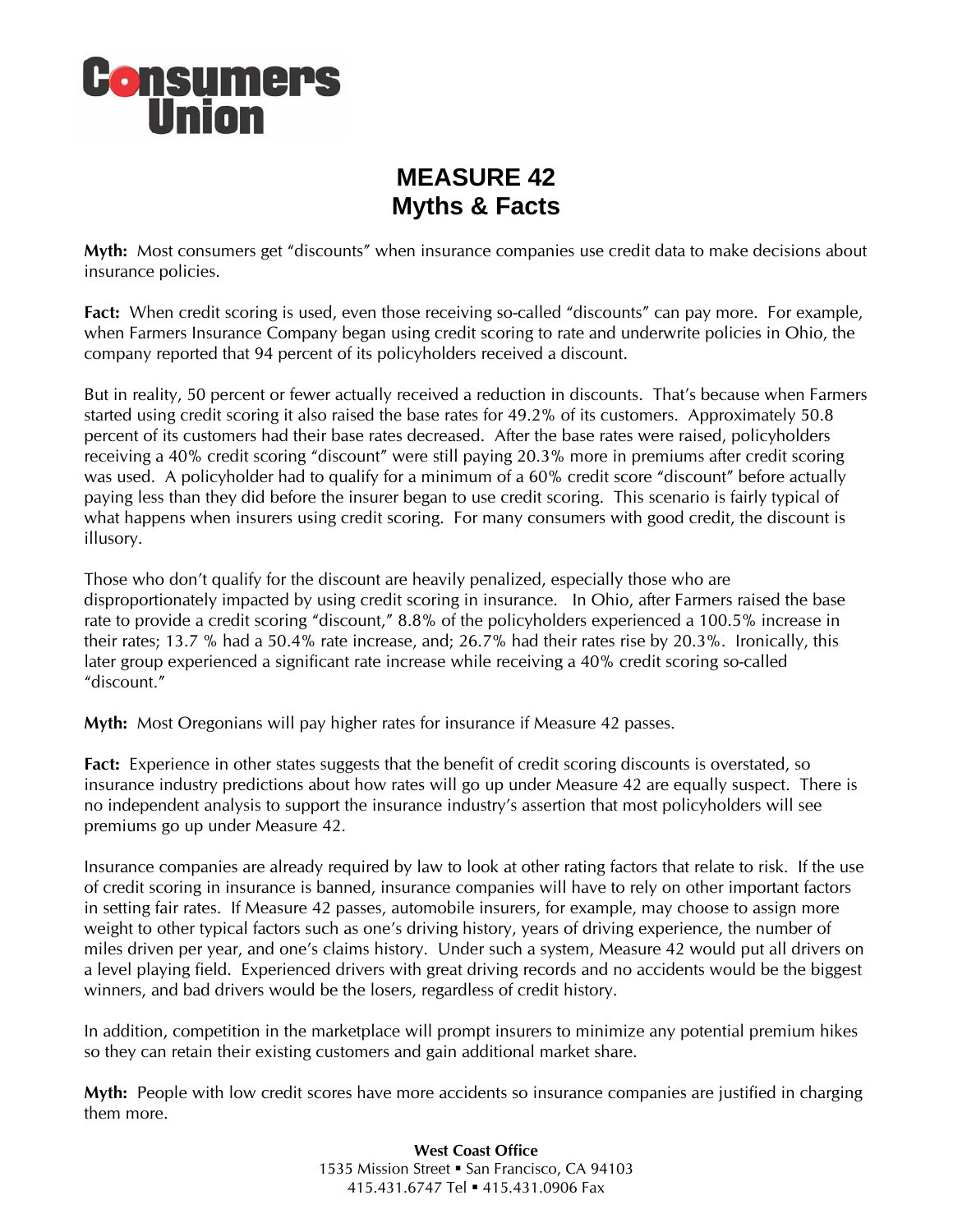**Fact:** There is no proven connection between credit status and getting into a car accident, having a home fire, or experiencing some other kind of loss. Likewise, insurers have not been able to show that individuals with low credit scores have claims that are more expensive (or severe) than people with high credit scores. A January 2005 study by the Texas Department of Insurance found that for automobile insurance, there was "very little or no statistical evidence that credit score was related to the amount of the claim or claim severity."

Insurers claim that there is a statistical correlation between low credit scores and a higher probability of filing a claim. But claims filing propensity becomes relevant only if it is preceded by an accident triggering a claim. At best, insurers have shown a statistical correlation – not a causal link -- between a lower credit score and an increased possibility that IF someone with a low credit score has an accident, they are more likely to use the insurance policy they paid for. This does not prove that individuals with low credit scores are worse drivers, or that they have significantly more accidents than everyone else.

**Myth:** If Measure 42 passed, Oregonians with good credit history will subsidize individuals with bad credit. That's not fair.

**Fact:** On the contrary, the current system penalizes experienced, good drivers who pay their premiums on time and have no history of claims, but happen to have lower credit scores. It's unfair that bad drivers are rewarded with lower premiums simply because they have a better credit score. Those bad drivers have no incentive to change their driving habits which is bad for everyone. When good drivers pay more than bad drivers, just because of their credit history, good drivers are subsidizing bad drivers. Bad drivers should pay their fair share.

**Myth:** Using credit based data for insurance purposes is justifiable because it is widely used to determine risk in other contexts such as banking and housing.

**Fact:** Using an individual's debt repayment history for credit purposes is more easily defended as a legitimate business use of credit data. Using credit data to predict insurance loss is far less compelling since it involves using credit data for a non-credit purpose. Insurers are not considering the information for debt repayment purposes since premiums are generally paid for in advance. The remedy for an insurer if an insured does not pay premiums that are due is to discontinue coverage. A lender, or a landlord, on the other hand, places much greater reliance on credit information to protect against the risk of non-repayment inherent in a credit transaction.

**Myth:** Credit-based insurance scores are an objective and fair way to measure subjective factors related to insurance risk.

**Fact:** Scores have no consistent effect on premiums. Because scoring methods vary from company to company, consumers cannot predict whether certain behavior will result in favorable or unfavorable treatment by an insurance company.

Under Oregon law, insurance companies scoring models are secret. Consumers have no legal right to examine the scoring models insurance companies use to rate their policies. By preventing an independent, public review of the models they use, insurance companies deprive consumers of vital information to help consumers gauge what they can do differently to increase their insurance scores, as responsible drivers or homeowners.

*Consumer Reports* examination of credit models used by large U.S. auto insurers in Florida, Michigan and Texas found numerous inconsistencies. Scoring systems can penalize consumers for reasonable credit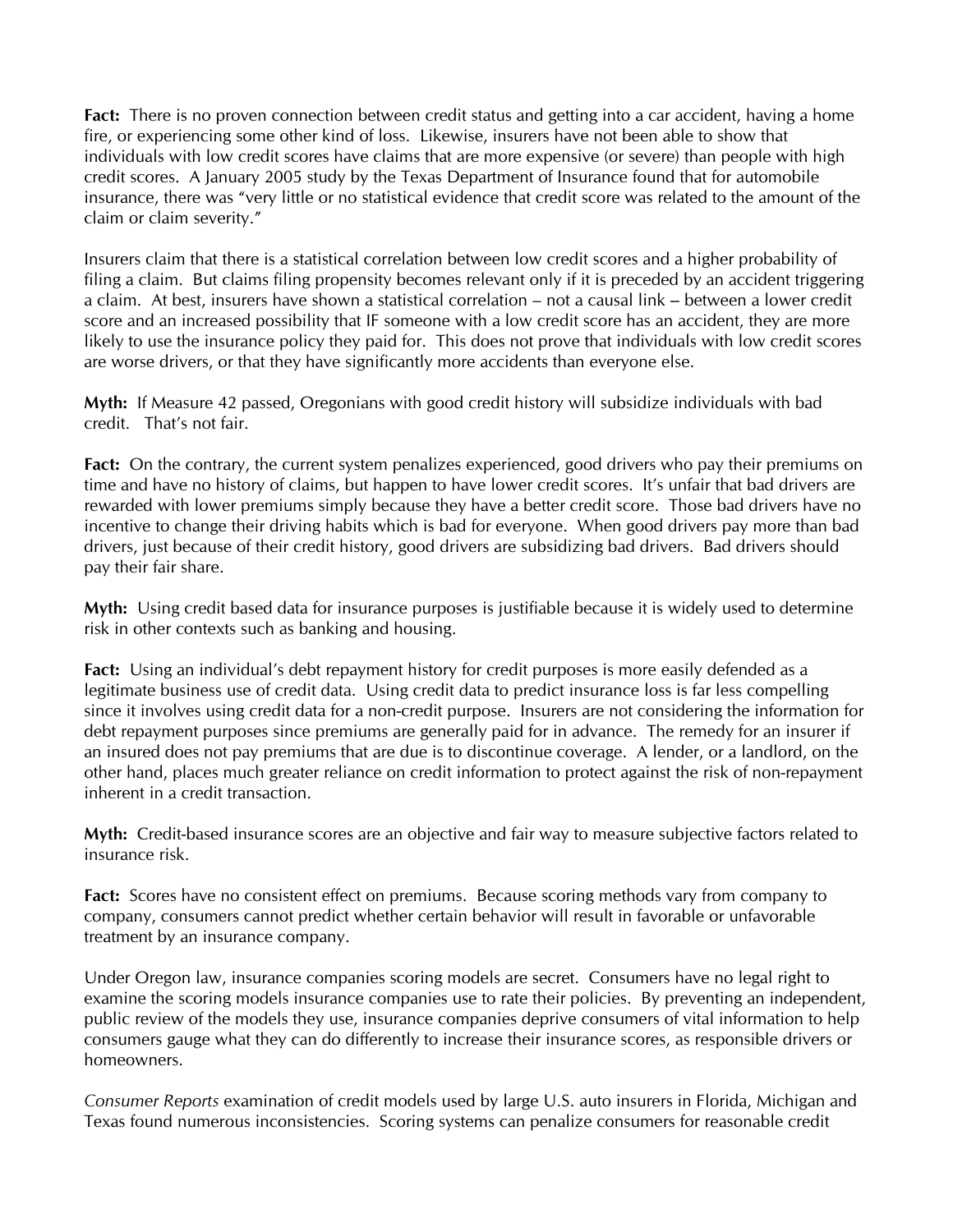usage. Opening three new accounts in the last year, including one credit card in the last four months, and then making two or more loan inquiries can increase your insurance score—and boost your premium.

**Myth:** A consumer's financial difficulties may indicate a tendency toward greater risk taking behavior and increases the odds that a person with a low credit score will be involved in an accident or file a claim.

**Fact:** A study conducted in 2000 by James Monaghan, a research strategist at Metropolitan Property and Casualty Insurance Company, which reviewed these longstanding inferences, says that links between responsible financial management and future expected losses are "unsupported."

Insurance scoring can punish people who are not experiencing financial difficulties. For example, only 40 percent of Fair Isaac's Assist insurance score is based on payment history. The other 60 percent weighs balances and credit limits, the age of your earliest account, whether you shopped for loans, and the types of loans you have.

Progressive's A24 credit scoring model looks at 12 items on credit records and will penalize you for opening one new credit card in the previous four months or having a credit card balance higher than 40 percent of your limit, neither actions are indicative of grave financial problems.

**Myth:** Credit scores are a reliable indicator of a consumer's creditworthiness.

**Fact:** Credit based data, upon which insurance companies rely for credit and insurance scores, are notoriously inaccurate and can lead to depressed credit scores. In 2002, the Consumer Federation of America and the National Credit Reporting Association analyzed the credit scores of more than 500,000 consumers, and reviewed the files of more than 1,700 individuals maintained by the three major credit reporting repositories. They concluded that "tens of millions of consumers are at risk of being penalized for incorrect information in their credit reports, in the form of increased costs or decreased access to credit and vital services."

In 2004, U.S. PIRG found that one in four credit reports contained errors serious enough to cause consumers to be denied credit, housing or even a job.

Consumer credit files upon which insurance scores are calculated may contain a multitude of potential errors or omissions leading to less favorable credit and insurance scores. For example:

- Credit scoring models are not designed to include good money management traits and not all types of good money management behavior is reported to the credit bureaus;
- Credit scoring models are also not designed to account for individuals who manage their finances well, but operate without credit;
- The credit score may be inaccurate because of errors in a consumer's file, identity theft, or fraud against the consumer;
- A credit card issuer's report may be distorted if it fails to provide a consumer's credit limit in its report to the three national bureaus. For example, in one case a consumer's credit score was reduced by 66 points solely because her credit-card issuer did not report her credit limits.

There are many reasons why someone may have a low credit score through no fault of their own, but still be an excellent driver or a responsible homeowner. Yet when credit data is used to make decisions about their insurance premiums, these consumers will be penalized.